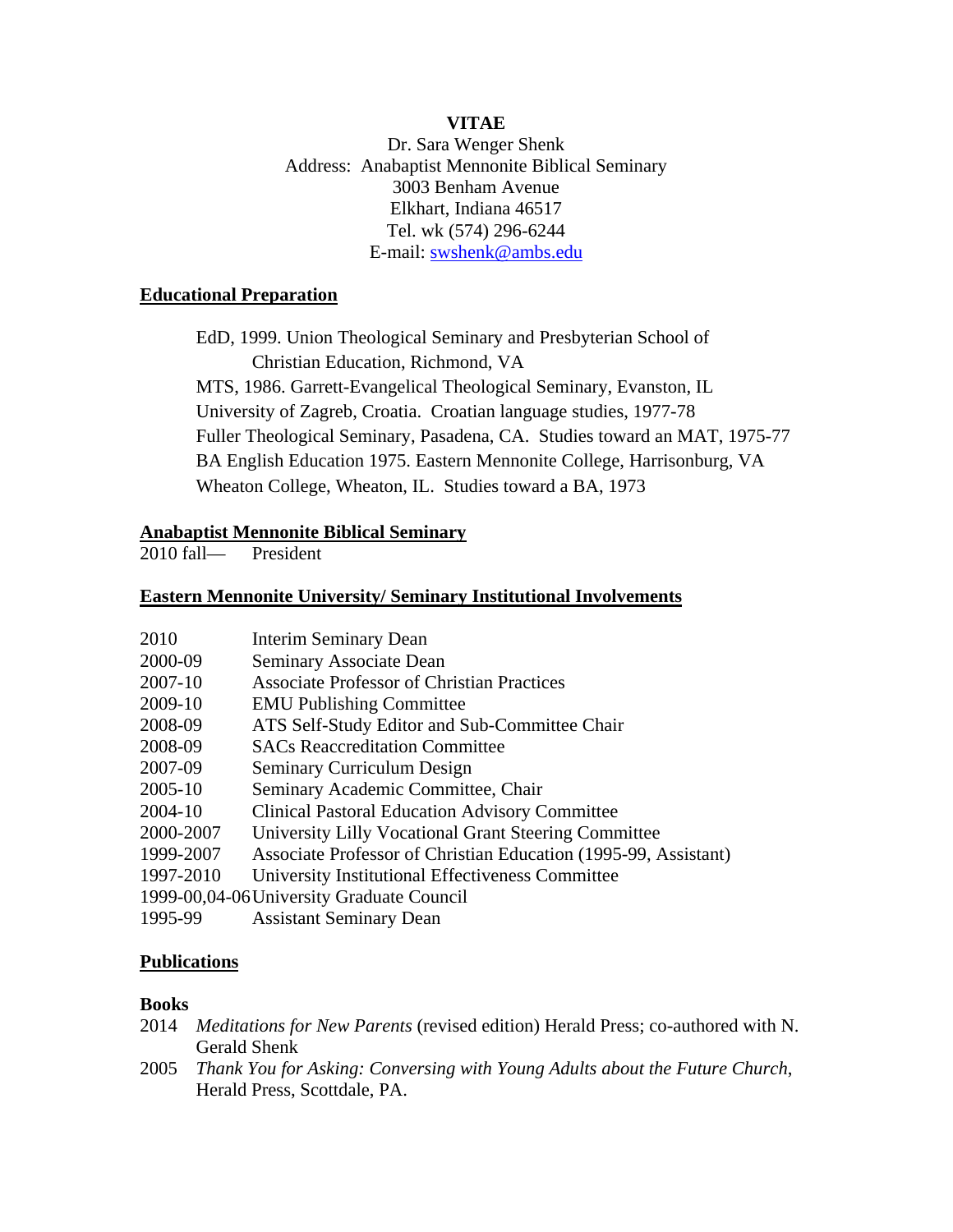- 2003 *Anabaptist Ways of Knowing: A Conversation about Tradition-Based Critical Education*, Cascadia Publishing House, Telford, PA
- 1998 *Toward An Anabaptist Educational Theory*, a dissertation presented to the faculty of Union Theological Seminary and The Presbyterian School of Christian Education, VA, August 1998. Approved, December 1998
- 1996 *Meditations for New Parents*, Herald Press; co-authored with N. Gerald Shenk
- 1992 *Coming Home: a thoughtful resource for fathers, mothers, and the rebirth of the family*. Good Books. The book interweaves the dynamics of everyday life with theological reflection on the crisis in the family, changing family patterns, passing on the faith, mother-father God, and practical spirituality.
- 1987 *Why Not Celebrate!* Good Books. In addition to theological reflection, the book includes a collection of celebrations useful for families, small groups and retreats.
- 1985 *And Then There Were Three: An Ode to Parenthood*. Herald Press. Republished by Hodder & Stoughton, London, 1989. Also published in adapted version, in Croatian, by Izvori (Osijek, Croatia), 1990. The book combines theological reflection with what it means to be man/woman and parents.

#### **Chapters and Selected Articles**

- 2013- Practicing Reconciliation blog: https://www.ambs.edu/publishing/blog
- 2015 "A Mennonite View of Life and Learning: Practicing the Way of Jesus", chapter in *Liberal Learning and the Great Christian Traditions*, edited by Jenkins and Yonan, Pickwick Publications, an imprint of Wipf and Stock.
- 2015 "The Role of Theological Education in Developing Missional Consciousness", chapter with David Miller in *fully engaged: Missional Church in an Anabaptist Voice*, edited by Green and Krabill, Herald Press
- 2014 "Leading in Anxious Times", *The Mennonite*, December 2014
- 2013 "Why we need seminaries reimagined", *The Mennonite*, January 2013
- 2013 Foreword for *Discerning God's Will together: Biblical Interpretation in the Free Church Tradition,* by Ervin Stutzman, Cascadia Publishing House
- 2012 Afterword for *The Activist Impulse: essays on the intersection of Evangelicalism and Anabaptism,* Wifp and Stock.
- 2011 "Tell me about your call" in *Vision: a Journal for Church & Theology* on Baptism
- 2011 Foreword, *Youth Ministry at a Crossroads: tending to the faith formation of Mennonite Youth*, eds. Andy Brubacher Kaethler and Bob Yoder, Herald Press
- 2005-10 Real Families column, *The Mennonite*
- 2008 "Cohabitation: What is at Stake?" *Vision: a Journal for Church & Theology,* Sexuality
- 2008 "No more church as usual: a different way, with Gerald Shenk, *The Mennonite*
- 2007 The Lexington Seminar Final Report, project supported by Lilly Endowment Inc.
- 2005 "Sabbath at Home: A Practice for Opening the Gift of Time." *Leader Magazine*
- 2002 "Anabaptist Ways of Knowing—a proposal for tradition-based, critical education" published in APRRE conference *Proceedings*
- 2000 "Daily Resurrections of Hope" *Sojourners*, book review of Jonathan Kozol's *Ordinary Resurrections: Children in the Years of Hope*
- 1999 "Ten Years Later—Reflections on Revisiting Ex-Yugoslavia, June 1999" with N. Gerald Shenk in *Religion in Eastern Europe: Christians Associated for Relations With Eastern Europe*, Vol. XIX, No. 6, December 1999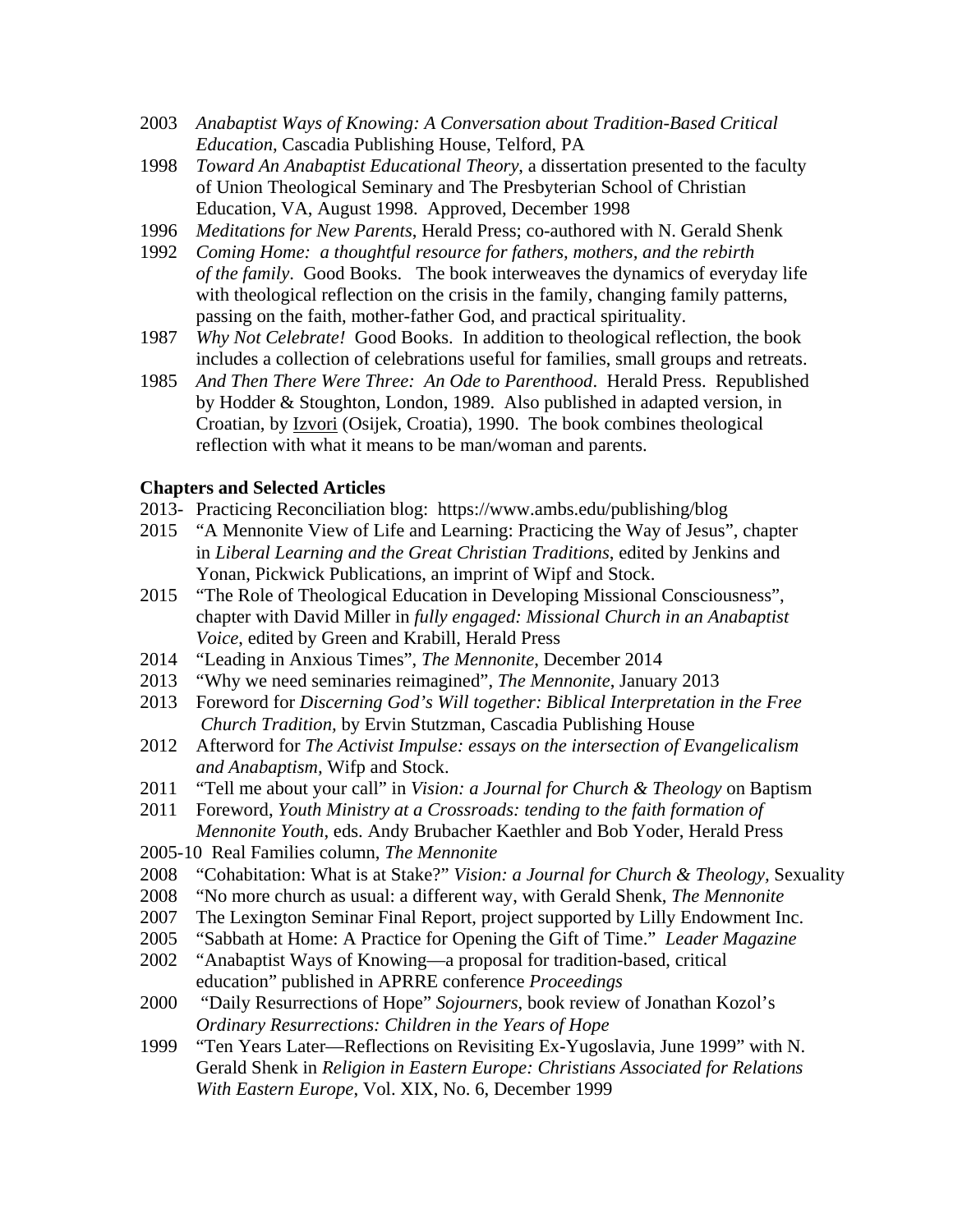- 1996 "Where Love is Lodged" chapter in Ted Koontz ed., *Godward: Personal Stories of Grace*, Herald Press
- 1995 Foreword, *Bridging the Generations*, by Katie Funk Wiebe, Herald Press
- 1995 "Remember Who You Are" John Roth ed., *Refocusing a Vision: Shaping Anabaptist Character in the 21st Century*, Mennonite Historical Society

## **Public and Scholarly Presentations, selected**

| Jan 2018         | Council of International Anabaptist Ministries, panel presentation on    |
|------------------|--------------------------------------------------------------------------|
|                  | theological education and global partnerships                            |
| Sept 2017        | Believers Church conference, introduction of Miroslav Volf and panel     |
|                  | Presentation: "Can these bones live"                                     |
| Jan 2017         | ATS women presidents conference, Sunday morning homily, San              |
|                  | Antonio, Texas                                                           |
| Jan 2017         | "Structural evil, individual harm and institutional responsibility"      |
|                  | Society of Christian Ethics, New Orleans, LA; panel presentation         |
| Mar 2016         | "Does theological identity matter (for church planting)" SENT 2016,      |
|                  | MC USA & MMN church planting event, New Orleans, LA                      |
| Oct 2016         | "Women changing the world," plenary speaker, MEDA annual convention      |
| Oct 2015,16      | "Centering Leadership on Jesus and Anabaptist Stories" at Values         |
|                  | Based Leadership Program, Laurelville, PA                                |
| Oct 2015         | "Leaves of the tree healing the nations," Mennonite Education—Past,      |
|                  | Present and Future plenary address, Bluffton, Ohio                       |
| <b>July 2015</b> | "Risking Everything to Plant Trees", plenary address at MWC Global       |
|                  | Education Conference, Christopher Dock High School, Lansdale PA          |
| <b>July 2015</b> | "Discipling the Mind—intellectual power within the community of faith,"  |
|                  | seminar with David Miller at MC USA Convention, Kansas City MO           |
| <b>July 2015</b> | "Confronting sexual abuse: the case of theologian John Howard Yoder",    |
|                  | seminar with Rachel Waltner Goossen and Ervin Stutzman, MC USA           |
|                  | Convention, Kansas City MO                                               |
| Mar 2015         | Services of Lament, Confession and Commitment, sermon, AMBS              |
| Jan, 2015        | "Vocation of the President" address, Association of Theological Schools  |
|                  | Presidential Leadership Intensive, San Antonio, TX                       |
| Oct 2014         | "My story, within God's Story, within the Anabaptist story" and          |
|                  | "Disciplines that center leadership and self-care", presentations at the |
|                  | Values-Based Leadership Program, Laurelville, PA. Also in 2012, 2013     |
| Sept 2014        | "Sow your storied word among us", address for Malone University          |
|                  | community worship, Canton, Ohio                                          |
| Mar 2013         | "Changed Perspective Leads to Wisdom: where were you when the            |
|                  | morning stars sang together," Kansas Life Enrichment address, Newton     |
| <b>July 2013</b> | MWC Global Anabaptist Profile research associate consultation            |
|                  | meditation, Goshen College                                               |
| Oct 2013         | "The Joy of Educating for the Common Good", panel presentation at        |
|                  | Garrett-Evangelical Theological Seminary, Evanston, IL                   |
| Oct 2012         | Lecture: "A Mennonite view of life and learning," Templeton Honors       |
|                  | College, Eastern University, Philadelphia, PA                            |
|                  |                                                                          |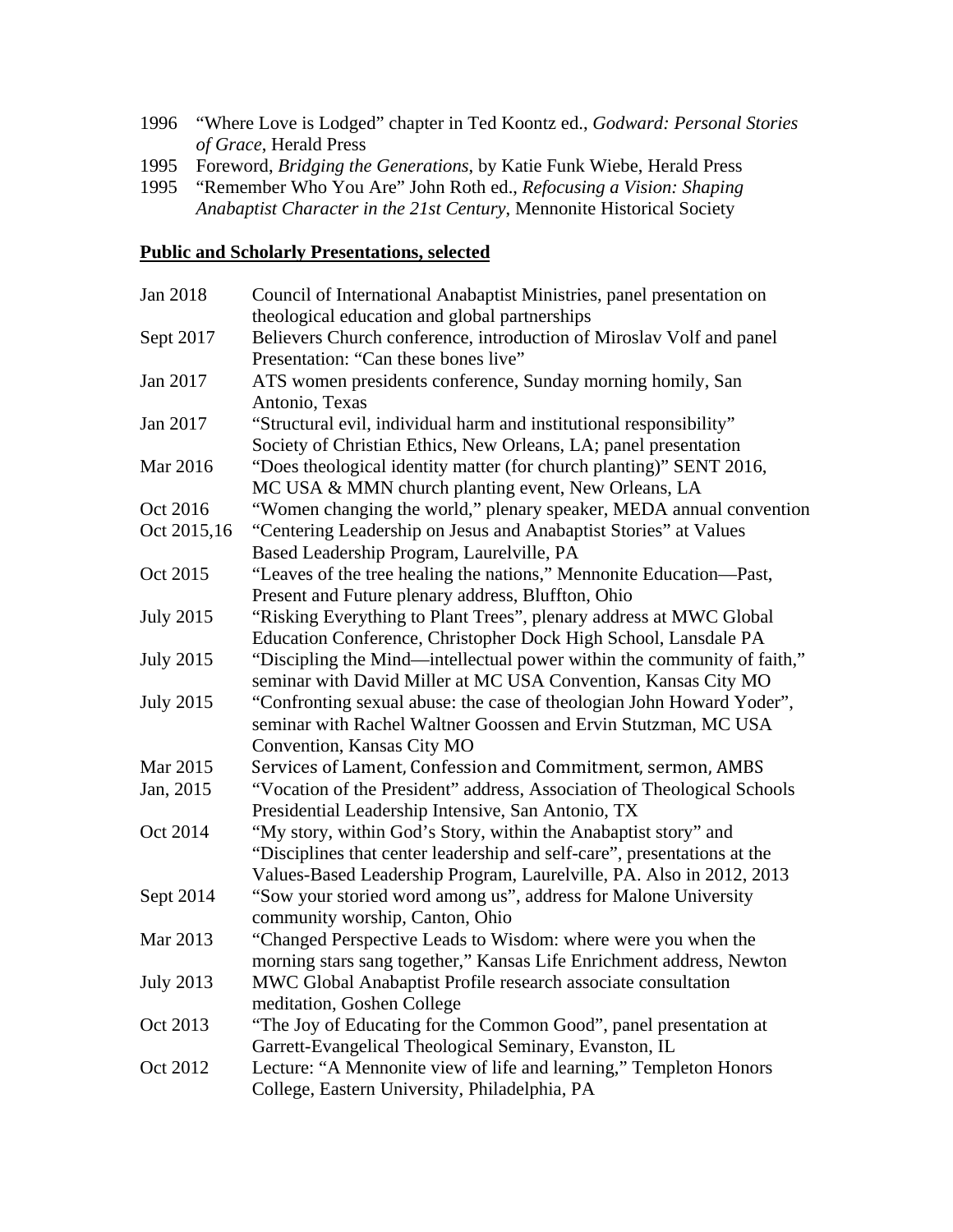| April 2012       | Lecture: "Theological imagination—it's a yeasty time" Goshen College<br>retired faculty luncheon: Goshen, IN |
|------------------|--------------------------------------------------------------------------------------------------------------|
| Mar 2012         | Garrett-Evangelical Theological Seminary chapel, Evanston, Illinois                                          |
| Jan 2012         | Council of International Anabaptist Ministries, Chicago; plenary address                                     |
| Jan 2011         | "The inconceivable surprise of the good news" AMBS Pastors Week                                              |
| Nov 2010         | No more church as usual! No! More church as usual: Young adults and the                                      |
|                  | Church, AMBS CLC Webinar                                                                                     |
| Oct 2010         | AMBS Inauguration Address, Clinton Frame Mennonite Church, Elkhart, IN                                       |
| Oct 2010         | AMBS Theological Center Guest: (chapel) Surprised by the Call; (evening                                      |
|                  | lecture) Theological Imagination: making a home in the world; (forum)                                        |
|                  | Practical Theology and the Revitalization of Anabaptist Seminary                                             |
|                  | Education                                                                                                    |
| Spr 2008         | "For Such a Time (and Place) as This," Eastern Mennonite Seminary                                            |
|                  | curriculum concept paper, presented to faculty; approved '09                                                 |
| Jan 2008         | "Arise my love, my fair one and come away," EMS School for Leadership                                        |
|                  | Training                                                                                                     |
| Oct 2007         | "What are Mennonite young people saying about the church? Implications                                       |
|                  | for EMU" EMU Faculty Luncheon                                                                                |
|                  | Feb/May 2007 "Anabaptist Ways of Knowing," two-part presentation to EMU new                                  |
|                  | faculty and mentors.                                                                                         |
| Feb 2007         | "The Power of Dialogue: what our students are saying," seminary faculty                                      |
|                  | luncheon                                                                                                     |
| Jan 2007         | "Young Adults on Mennonite Practices," workshop at School for                                                |
|                  | Leadership Training, EMS                                                                                     |
| Dec 2006         | "What Young Adults Envision for the Church," addresses to pastors,                                           |
|                  | teachers and leaders jointly sponsored by Atlantic Coast Conference,                                         |
|                  | Lancaster Conference, and Lancaster Mennonite Schools, Lancaster, PA                                         |
| <b>Nov 2006</b>  | "Circles of Dialogue," presenting Thank You for Asking as one of six                                         |
|                  | featured books at the Annual Religious Education Association's Forum on                                      |
|                  | Religious Education in Academic Disciplines and Institutions, Atlanta, GA                                    |
| Oct 2006         | Respondent to Dr. Walter Howard Smith lecture, "Bowen Theory: A                                              |
|                  | Natural Systems Understanding of the Family." Shenandoah Anabaptist                                          |
|                  | Scientific Society public lecture, EMU                                                                       |
| <b>June 2006</b> | Anabaptist Learning Institute: Understanding Roots of Community, a                                           |
|                  | project for Mennonite elementary and secondary school teachers                                               |
|                  | sponsored by MBE—five lectures, Lancaster Mennonite School, PA                                               |
| Mar 2006         | "Young Adults & the Future Church—Thank You for Asking," two                                                 |
|                  | workshops at Lancaster Mennonite Conference annual meeting, Lancaster,                                       |
|                  | PA, with Gerald Shenk                                                                                        |
| Jan 2006         | "Ministering to Families in a Culture of Busyness," two lectures for                                         |
|                  | Pastors, Deacons, Elders, Chaplains Annual Meeting, Mennonite Church                                         |
|                  | Eastern Canada, Toronto, Canada                                                                              |
| Nov 2005         | Respondent to David Wilcox lecture "Human Origins: Biogenetic and                                            |
|                  | Theological Issues." Shenandoah Anabaptist Scientific Society Forum                                          |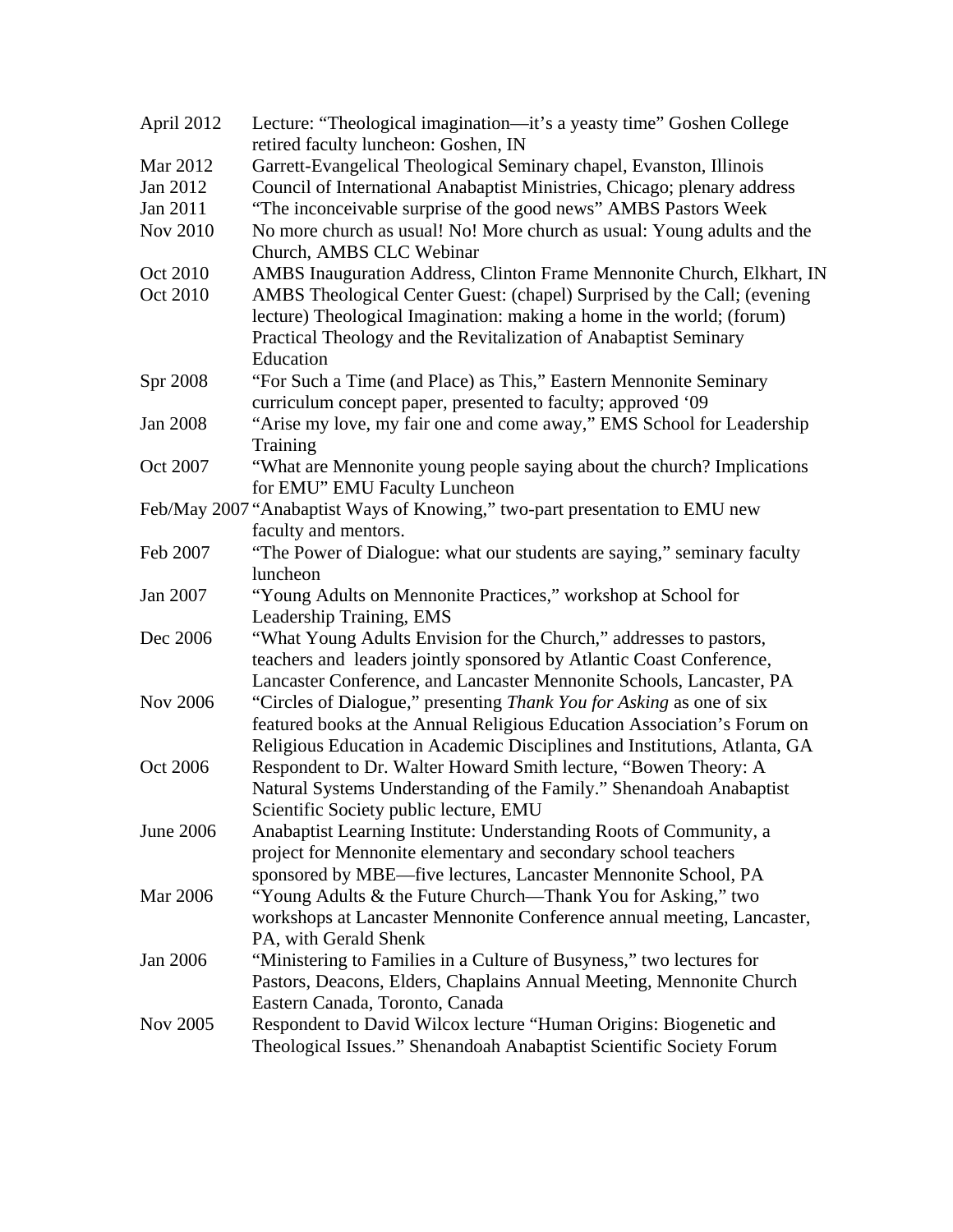| Nov 2005         | "Remembering Who We Are from Generation to Generation." Valley<br>Brethren-Mennonite Crossroads Lecture, Dayton Church of the Brethren,                                                                                                                            |
|------------------|--------------------------------------------------------------------------------------------------------------------------------------------------------------------------------------------------------------------------------------------------------------------|
|                  | Dayton, VA                                                                                                                                                                                                                                                         |
| Sept 2005        | "Practices for Nurturing Children in Faith." Workshop for Mennonite<br>Educators Conference, Chevy Chase, MD                                                                                                                                                       |
| <b>July 2005</b> | "What Young Adults Say About Faith and the Future Church," seminars at<br>Mennonite Church USA General Assembly, Charlotte, NC                                                                                                                                     |
| Mar 2005         | Pearl Toon Smith Lectures, Anderson University, Anderson, Indiana. Co-<br>presenter with N. Gerald Shenk                                                                                                                                                           |
| Feb 2005         | Workshops at Mennonite Education Agency Education Leaders Gathering,<br>Pittsburgh, PA: "Revitalizing an Anabaptist-Mennonite Identity in Our<br>Schools;" "Our Children—Formative Faith Narratives and Practices"                                                 |
| Jan 2004         | EMS School for Leadership Training seminar: "The Power of Dialogue<br>When Teaching Adults"                                                                                                                                                                        |
| June 2003        | MCC East and West Europe Summer Retreat (with N Gerald Shenk),<br>Crikvenica, Croatia                                                                                                                                                                              |
| Nov 2002         | "Anabaptist Ways of Knowing-a proposal for tradition-based, critical<br>education," paper presented to Research Interest Group of the Association<br>of Professors and Researchers of Religion Education, Philadelphia, PA                                         |
| Jan 2002         | Plenary addresses Associated Mennonite Biblical Seminary's Pastors'<br>Week—Family, Culture and the Household of God: 1) Family & Church<br>Cultural Earthquakes; 2) A Biblical Vision for Households; 3) A<br>Redefined Vision of Culture, Elkhart, IN            |
| <b>Nov 2001</b>  | "Gifts of the Heart: the Importance of Traditions," Central Valley<br>Counselors Association, Staunton, VA                                                                                                                                                         |
| <b>June 2001</b> | "The Whole World Sparks and Flames," commencement address,<br>Lancaster Mennonite High School                                                                                                                                                                      |
| June 2001        | "A Word on Fire," commencement address, Eastern Mennonite High<br>School                                                                                                                                                                                           |
| <b>Oct 2000</b>  | "Nurturing Faith in Children" and "Nurturing Faith in Adolescents," two<br>workshops at Mennonite Elementary and Secondary Education conference<br>called "Joining Hands in Mennonite Education: Strengthening the School-<br>Family Partnership,' Laurelville, PA |
| Oct 1999         | "Revitalizing a Family Culture," seminar at conference, "Mennonites and<br>the Family: Vision and Reality," Goshen, IN                                                                                                                                             |
| Jan 1998         | "The Future of Christian Education in the New Denomination,"<br>Mennonite Publishing House sponsored gathering of representatives from<br>12 area conferences, Pittsburgh, PA                                                                                      |
| Nov 1998         | "Theological Perspectives on Women in Leadership," seminar for<br>Intercollegiate Women's Conference at EMU                                                                                                                                                        |
| Oct 1998         | "Toward an Anabaptist Educational Theory," workshop at a conference<br>for Boards, Administrators, and Church Leaders sponsored by MBE for<br>MSEC and MEEC called Joining Hands in Mennonite Education, at<br>Laurelville Mennonite Church Center, PA.            |
| Aug 1998         | "Becoming a Christian University of Distinction," address at Fall Faculty<br>Conference, EMU                                                                                                                                                                       |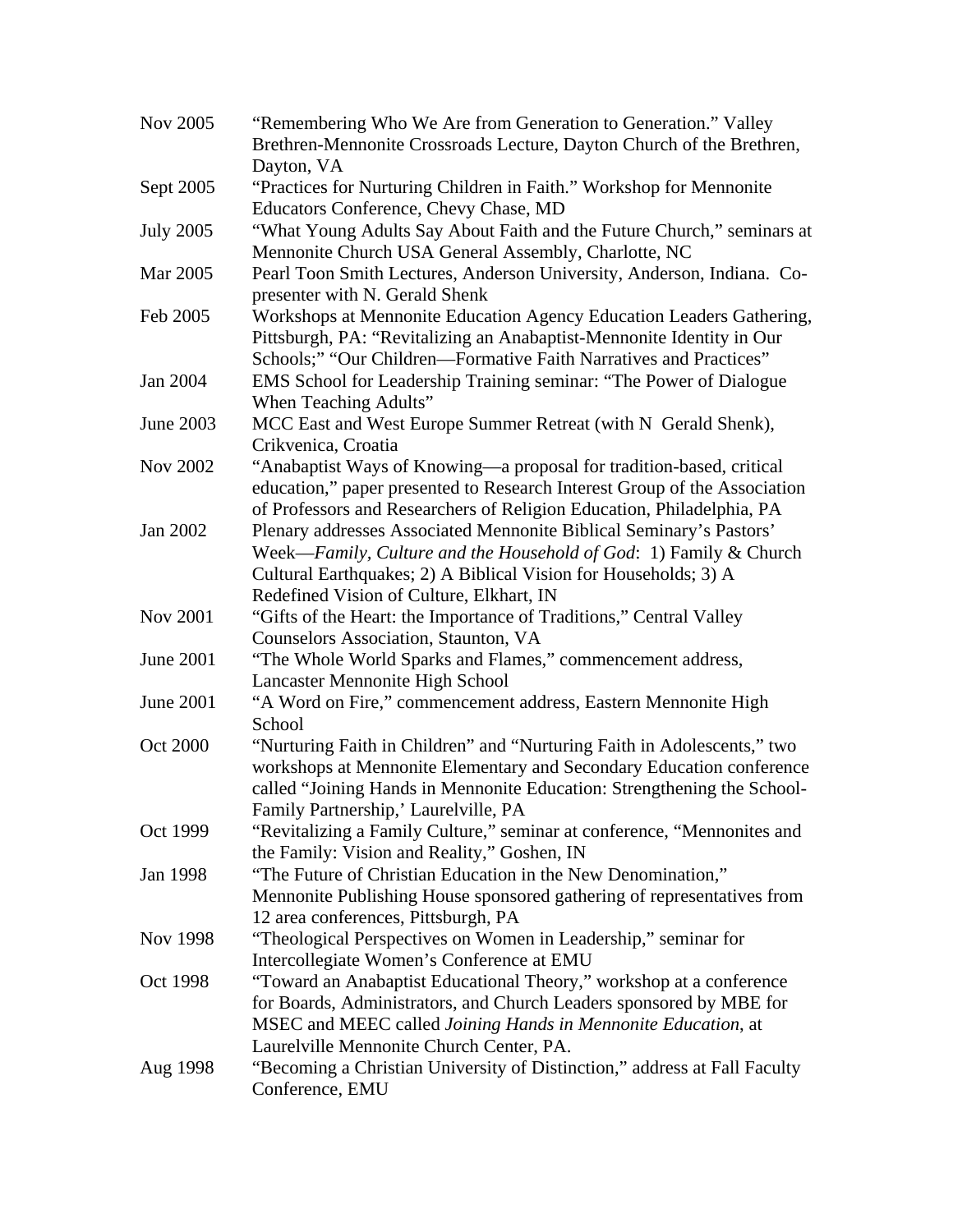| Feb 1996  | "Well Fed But Hungry for Meaning" and "All Grown Up With No Where       |
|-----------|-------------------------------------------------------------------------|
|           | to Grow," weekend for Christian Educators called Who Cares About Adult  |
|           | Education in the Church? Pasadena, CA                                   |
| Nov 1995  | "Nurturing Faith Development from Womb to Tomb," keynote address at     |
|           | Lancaster Conference's 10th Annual Christian Education Conference.      |
|           | Also two workshops entitled, "Faith Development from Womb to Junior     |
|           | High" and "Faith Development from Teen to Tomb," Mellingers             |
|           | Mennonite Church, Lancaster, PA                                         |
| June 1994 | Respondent to Stanley Hauerwas's keynote address, "Whither the          |
|           | Anabaptist Vision? New Directions for a New Century," conference at     |
|           | Young Center for Study of Anabaptist and Pietist Groups, Elizabethtown, |
|           | PA. Chair, Listening Committee                                          |

## **Community, Church and other Professional Service—selected**

| 2011-8/2018      | Sermons in some 75 Mennonite congregations in Canada and USA                       |
|------------------|------------------------------------------------------------------------------------|
| Feb 2018         | Pastors & Leaders 2018, worship leadership with colleague                          |
| Dec 2017         | ATS presidential leadership intensive, Pittsburgh, PA                              |
| 2017-18          | MC Canada Executive Staff Group (ESG) and higher ed presidents                     |
| June 2017        | MC Alberta women's retreat on Wisdom: Our Legacy, Alberta                          |
| 2017-18          | MEA Higher Ed Future Church School Relations Committee                             |
| Jan 2017         | Consultation of MEA higher ed presidents, MEA and MCUSA leaders                    |
| 2016-18          | ATS Research Advisory Committee, Pittsburgh, PA.                                   |
| 2016-17          | ATS Governance Project with AMBS board reps, Pittsburgh, PA                        |
| Jun 2016         | MC Canada education strategy meeting, Winnipeg, Manitoba                           |
| Jan 2016         | Encountering Egypt, AMBS tour, co-leader with Safwat Marzouk                       |
| <b>July 2015</b> | Mennonite World Conference, Harrisburg, PA                                         |
| Oct 2014         | Entrepreneurial, missional, multi-vocational leadership consultation,              |
|                  | Chicago, IL                                                                        |
| June 2013        | AMBS Biblical Mediterranean Cruisetour, co-leader with Loren Johns                 |
| 2013-15          | Co-led MC USA JHYoder discernment group—with E Stutzman                            |
| Nov 2012-16      | MC Canada presidents Leadership Commission meetings                                |
| Sept 2012        | NAACP honorary chair, Elkhart chapter annual awards banquet                        |
| May 2012         | MWC consultation on education summit, Bienenberg, Switzerland                      |
| May 2012         | Elkhart Rotary: "Being a good neighbor; your local seminary" w/R Ringenberg        |
| Mar 2012         | Alberta annual MCA Assembly keynote speaker, Calgary, Alberta                      |
| Nov 2011         | Indiana Michigan Pastoral Leadership Team speaker: "An encounter with the<br>holy" |
| Oct 2011         | Indiana Michigan Women's Retreat speaker: "The tables of our lives"                |
| <b>July 2011</b> | Western District Conference, keynote speaker; Bethel College Mennonite             |
|                  | Church, morning sermon                                                             |
| April 2011       | Elkhart Rotary, with Ron Ringenberg, "Community Value of AMBS"                     |
| 2009-11          | MC USA Bi-national Worship Council                                                 |
| 2007-10          | Mennonite Church USA Constituency Leadership Council, Virginia Conference          |
| 2006-10          | Design Team convener and Teaching Elder, The Table—an emerging Mennonite           |
|                  | Church, Harrisonburg, VA                                                           |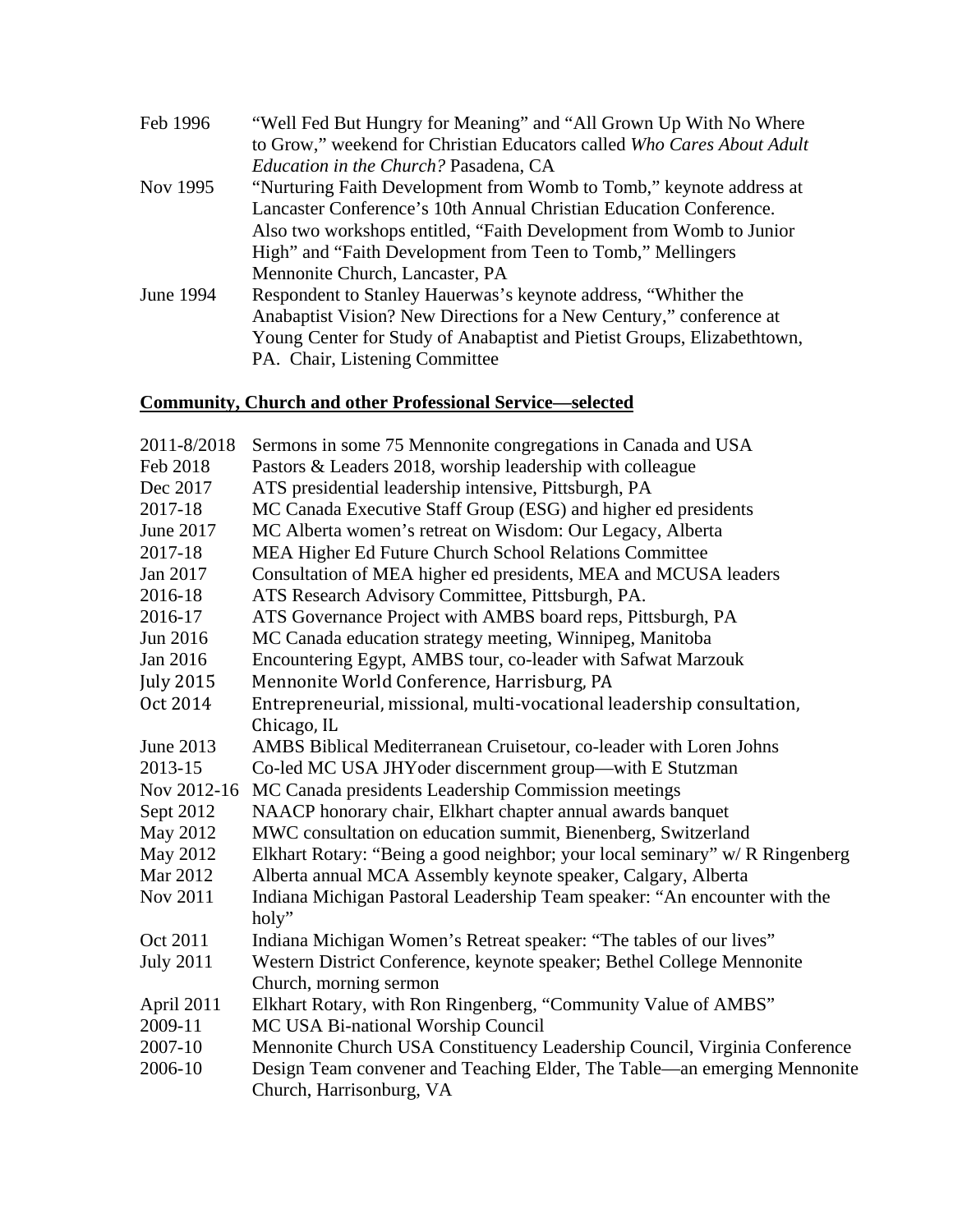| 2006-07    | Hospice Volunteer—in training at Rockingham Memorial Hospice              |
|------------|---------------------------------------------------------------------------|
| 2005-08    | Bible Department Advisory Council, Eastern Mennonite High School          |
| 2004-09    | Editorial Advisory Council for Concise Encyclopedia of Amish, Brethren,   |
|            | Hutterites and Mennonites, Johns Hopkins University Press                 |
| 2004-10    | Board Member of NGO, Nurturing and Encouraging Women (NEW)                |
| 2002-04    | Congregational Life Committee, Office of Congregational Life,             |
|            | <b>Mennonite Church USA</b>                                               |
| 2002-03    | Leadership Development Initiative Team, Office of Ministerial             |
|            | Leadership, Mennonite Church USA                                          |
| Aug 2001   | Missional Church Project Team Planning Meeting, Kansas City, MO           |
| Aug 2001   | Samuel Project Phase II Implementation Planning Meeting, Kansas City,     |
|            | <b>MO</b>                                                                 |
| April 2002 | Leadership Development Consultation, Kansas City, MO                      |
| 1993-2001  | Member-at-large, Faith & Life Commission of VA Mennonite Conference       |
| 1996-2000  | Eastern Mennonite High School Board of Directors                          |
| 1998       | Harrisonburg District Churches Overseer Taskforce                         |
| 1997-98    | Herald Press consultant and contributor for development of video teaching |
|            | resource, "Teaching for Life"                                             |
| 1991-99    | Immanuel Mennonite Church pastor (91-95), associate pastor (95-96),       |
|            | elder (96-98), minister of worship (98-99)                                |
| 1990-91    | Broad Street Mennonite Church, co-pastor                                  |
| 1977-83,   | Eastern Mennonite Missions and Mennonite Central Committee                |
| 86-89      | Study/Service appointment to the former Yugoslavia.                       |

# **Grants/Honors**

| Wabash Center Teaching and Learning in Theology and Religion Grant for |
|------------------------------------------------------------------------|
|                                                                        |
|                                                                        |
|                                                                        |
|                                                                        |
|                                                                        |
|                                                                        |
|                                                                        |

## **Professional Society Membership**

Member of:

| 2005-2012 | American Academy of Religion (Practical Theology Group)          |
|-----------|------------------------------------------------------------------|
| 1995-2007 | Association of Professors and Researchers of Religious Education |
| 1995-2007 | <b>Religious Education Association</b>                           |
| 1995-2005 | <b>Anabaptist Mennonite Scholars Network</b>                     |